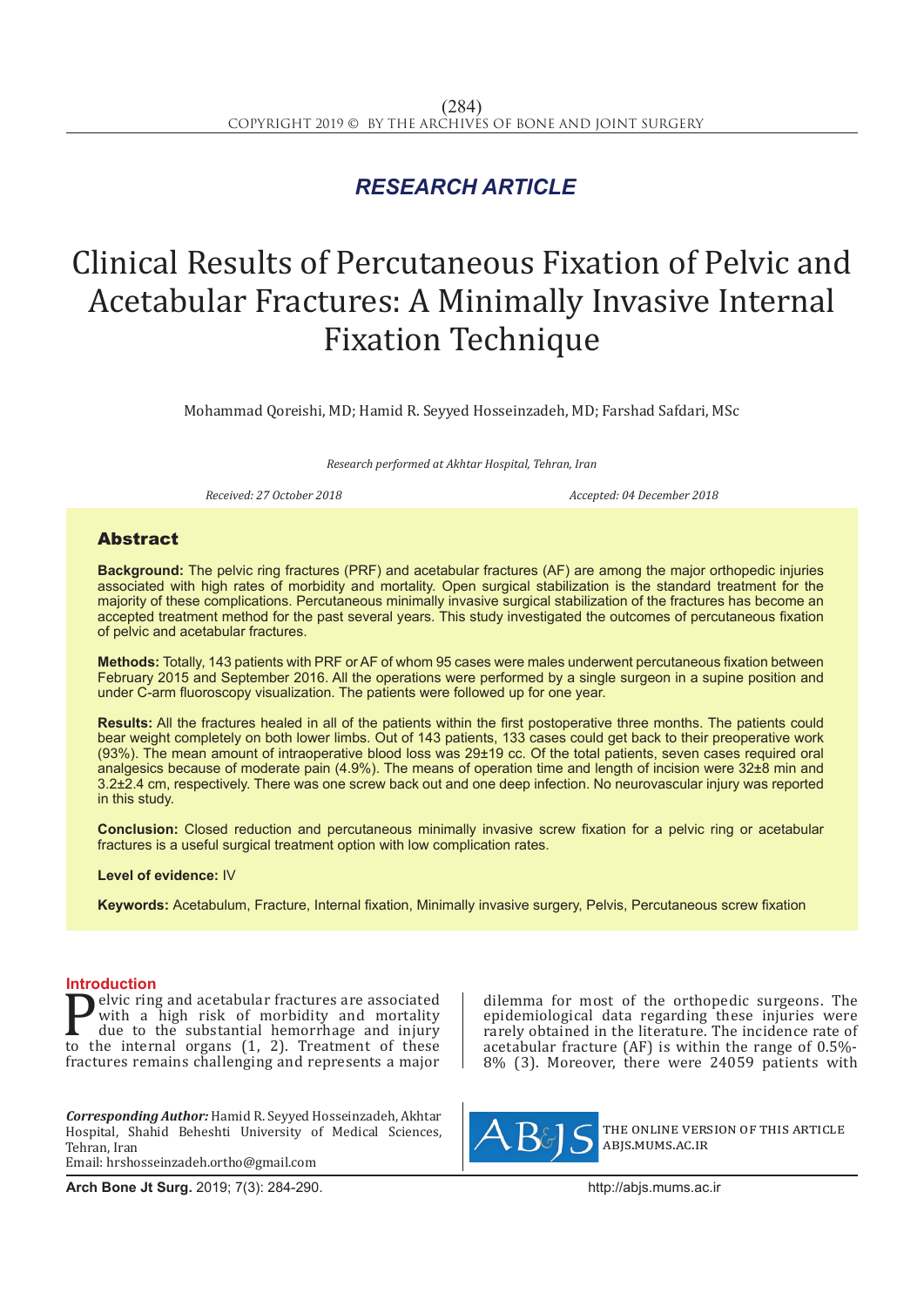unstable pelvic ring fractures (PRF) in the United States with an in-hospital mortality rate of 8.3% between 2000 and 2009 (2).

It has been shown that early surgical fixation of PRF and AF is the treatment of choice due to several advantages, such as early ambulation, and reduced morbidity as well as mortality (4,5). However, the optimal method of fixation, especially in unstable fractures, remains controversial (1). Open reduction internal fixation (ORIF) requires extensive exposure with a high risk of several intra- and postoperative complications, including massive hemorrhage, deep venous thrombosis, neurovascular injuries, heterotopic ossification (HO), and infection (6-8).

After the introduction of closed reduction using percutaneous screw fixation by Routt et al. (9), several authors have used this minimally invasive technique for the treatment of patients with PRF and AF (10-17). The mentioned advantages for percutaneous screw fixation of pelvic and acetabular fractures in these studies include less soft tissue injury, less blood loss, and a lower rate of infection.

Furthermore, early weight bearing ambulation will be possible with percutaneous screw fixation (12, 18). However, the technique may be associated with some complications, such as the increased risk of neurovascular injuries, internal organ injuries, screw misplacement, and screw fracture (5, 13, 14, 17, 19-23).

A systematic review has been recently demonstrated a dearth of evidence to determine the efficiency of PRF and AF fixation methods. Further research is needed regarding closed or open reduction (24). Therefore, the present study investigated the clinical and radiological outcomes and complications of percutaneous screw fixation of PRF and AF. To the best of our knowledge, there is only one previous report utilizing this technique in Iran. This study was also employed the same technique with more patients.

### **Materials and Methods**

The study protocol was approved by the Ethics Committee of Shahid Beheshti University of Medical Sciences. In total, 212 patients with PRF and AF who were candidates to percutaneous screw fixation were enrolled in the current study between February 2015 and September 2016. The definitive diagnosis of PRF and AF was based on clinical suspicion and confirmation using x-rays and computed tomography (CT) scanning. The PRFs and AFs were classified based on Young-Burgess classification and Judet as well as Letournel classification, respectively. Written informed consent was obtained from patients or their parents.

The inclusion criteria in this study were PRF or AF indicated percutaneous screw fixation included fractures of the pubic rami, vertical fractures of the sacrum, crescent fractures and sacroiliac fracture with and without dislocation and all anterior column, and transverse as well as both column fractures of the acetabulum. Out of 212 patients, 61 cases were excluded from the study due to the hemodynamic instability or definite indication of ORIF.

Based on the fracture site and age of the patients, the indication for closed reduction and percutaneous screw fixation included cases with acetabular fractures who had no displacement when they were younger than 60 years and no displacement or minimal displacement (<5mm) when they were older than 60 years. Moreover, those with pelvic ring fracture less than 2 cm of displacement were indicated eligible for the fixation. All of the patients were operated by the same surgeon with closed reduction and percutaneous screw fixation under the fluoroscopy visualization.

All of the surgeries were performed under spinal anesthesia. Closed reduction of PRFs was achieved using traction with or without a fracture table. With regard to AFs, a long retractor was inserted through a small incision made on different sites (based on the location of the fracture) to reduce the fracture. The reduction was controlled intraoperatively using classic radiographic views, including anteroposterior, obturator oblique, iliac oblique and inlet, and outlet pelvic views. A guide pin was inserted and if appropriate, cannulated drilling was performed followed by screw placement. In this study, 6.5 mm partially threaded cannulated screws were used for fixation.

Different screws utilized in this study included anterior column screw (antegrade or retrograde), posterior column screw (antegrade or retrograde), LC2 screw (antegrade or retrograde), sacroiliac screw, and transiliac screw [Figure 1]. All of the operations were performed in the supine position. After fixation, the stability was controlled using under-stress fluoroscopy. All of the patients received a postoperative intravenous antibiotic for 24 h and low molecular-weight heparin for at least one week (1 to 6 weeks).

All classic radiographic views were obtained postoperatively [Figure 2]. Within the first to third postoperative day, partial weight bearing or tolerated weight bearing was initiated based on the patients' general condition and type of the injuries. The views were repeated after 6 weeks, 3, 6, and 12 months postoperatively. The measured variables included the size of the incision, operation time, the time span from surgery to first walking, pain intensity at the last visit, the union of the fracture, the amount of intraoperative blood loss, and the presence of nerve injury.

The operation time was measured from the first fluoroscopic exposure after patient positioning until the last suture. The pain intensity was measured utilizing a visual analog scale (VAS). In this setting, 0 and  $10$ indicated no pain and the most severe imaginable pain, respectively. The volume of blood loss was measured based on the difference between the weight of dry and bloody gauzes. Since multiple stab incisions were to insert multiple screws, the length of the incision was calculated as the sum of the length of all incisions.

### **Results**

Out of 151 patients, 8 cases were lost to follow up and the study was completed with 143 patients. Table 1 summarizes the patients' characteristics. Different types of screw placement used for percutaneous fixation is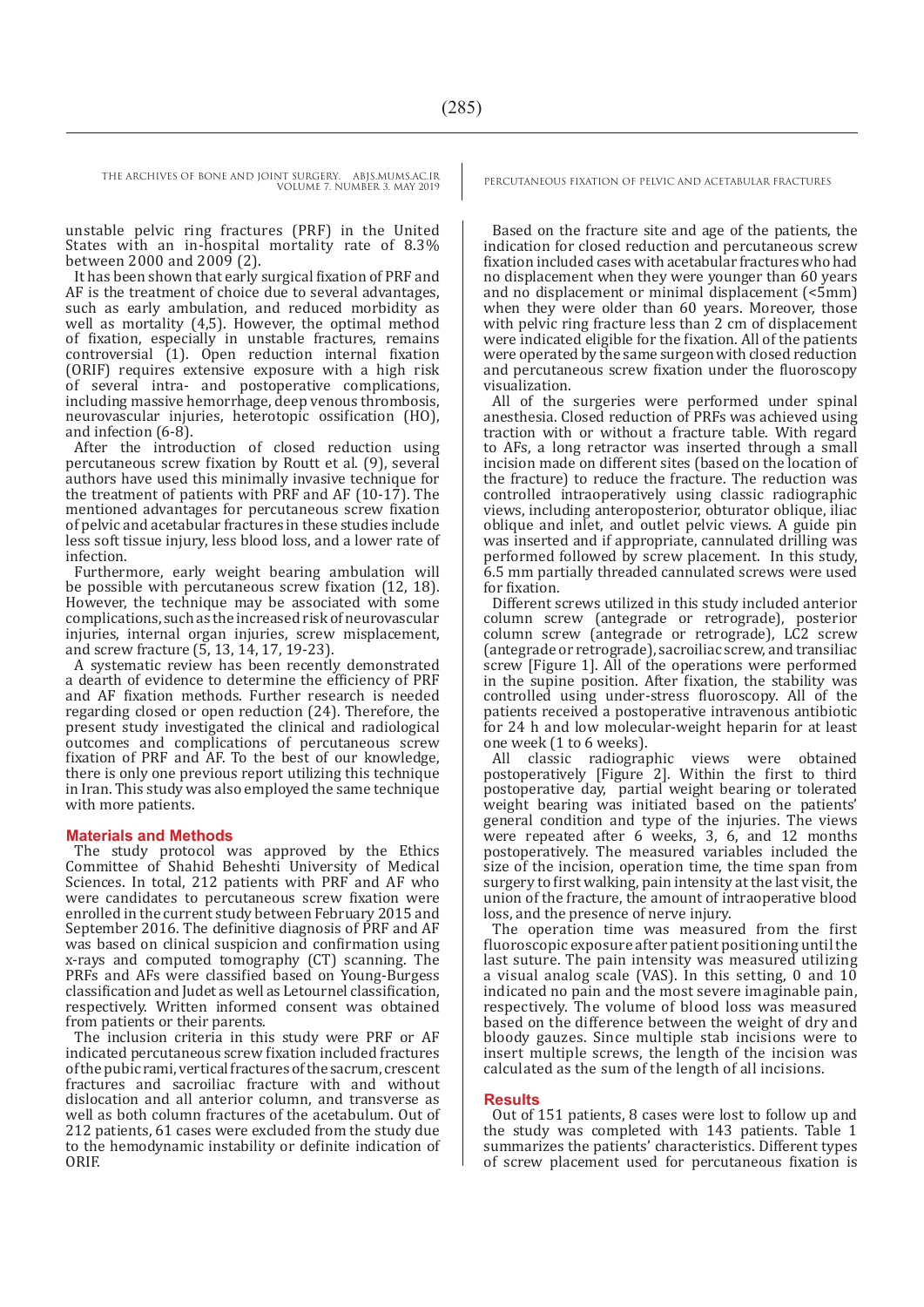

**Figure 1. a) Preoperative views of a 34-year-old male with a bilateral anteroposterior compression fracture. Left sacroiliac joint dislocation, right sacroiliac joint fracture dislocation, ramus fracture, and pubic symphysis diastasis are visible. b) Postoperative views showing Bilateral S1 and S2 sacroiliac screws were inserted for the treatment of sacroiliac joints injuries. The superior ramus fracture was stabilized using a retrograde superior ramus screw. The pubic symphysis diastasis was reduced and fixated using a reconstruction plate.**

shown in Table 2. One should note that it was required to utilize more than one type of screw fixation in some patients. In 23 patients, the closed fracture reduction was performed through a small incision. Furthermore, 20 patients were in need of simultaneous open reduction and internal fixation for pubic symphysis diastasis.

The mean values of blood loss volume, operation time, and incision length are shown in Table 3. During the operation, the measured blood loss was less than 30 ml in all of the patients except those who needed percutaneous manipulation. The blood loss was approximately 100 ml in these cases.

Partial weight bearing or weight bearing as tolerated was initiated according to the type of the fracture at the first postoperative day for 93 patients. The others started partial weight bearing ambulation at the third postoperative day due to the comorbidities or concomitant fractures. All of the fractures were united on the x-rays taken at three months postoperatively. At the last visit, all patients could ambulate with full weight bearing. In total, 24 patients felt slight pain at the fracture site (16.8%); however, only seven patients required oral analgesic consumption (4.9%). Based on VAS pain intensity, 133 patients (93%) got back to their preoperative activities while 10 cases had to change their job due to the quality of their occupation.

The major complications were one screw back out and one deep wound infection. The back out screw was removed and the fracture continued to the union by weight-bearing restriction. The infection was treated by surgical debridement and intravenous antibiotics. No postoperative neurologic deficit was reported in this study.

### **Discussion**

The most important finding of the current study was the significant effect of different types of PRF and/or AF treatment using percutaneous screw fixation on the excellent clinical and radiological outcomes without increased risk of neurovascular injuries.

There are several internal fixation techniques for PRF and AF. In most of these injuries, ORIF, including anterior and posterior plating, trans-sacral bars, and tension band plating is accepted as the standard method (16, 25, 26). However, high risk of intra- and postoperative complications, such as massive blood loss, infection, and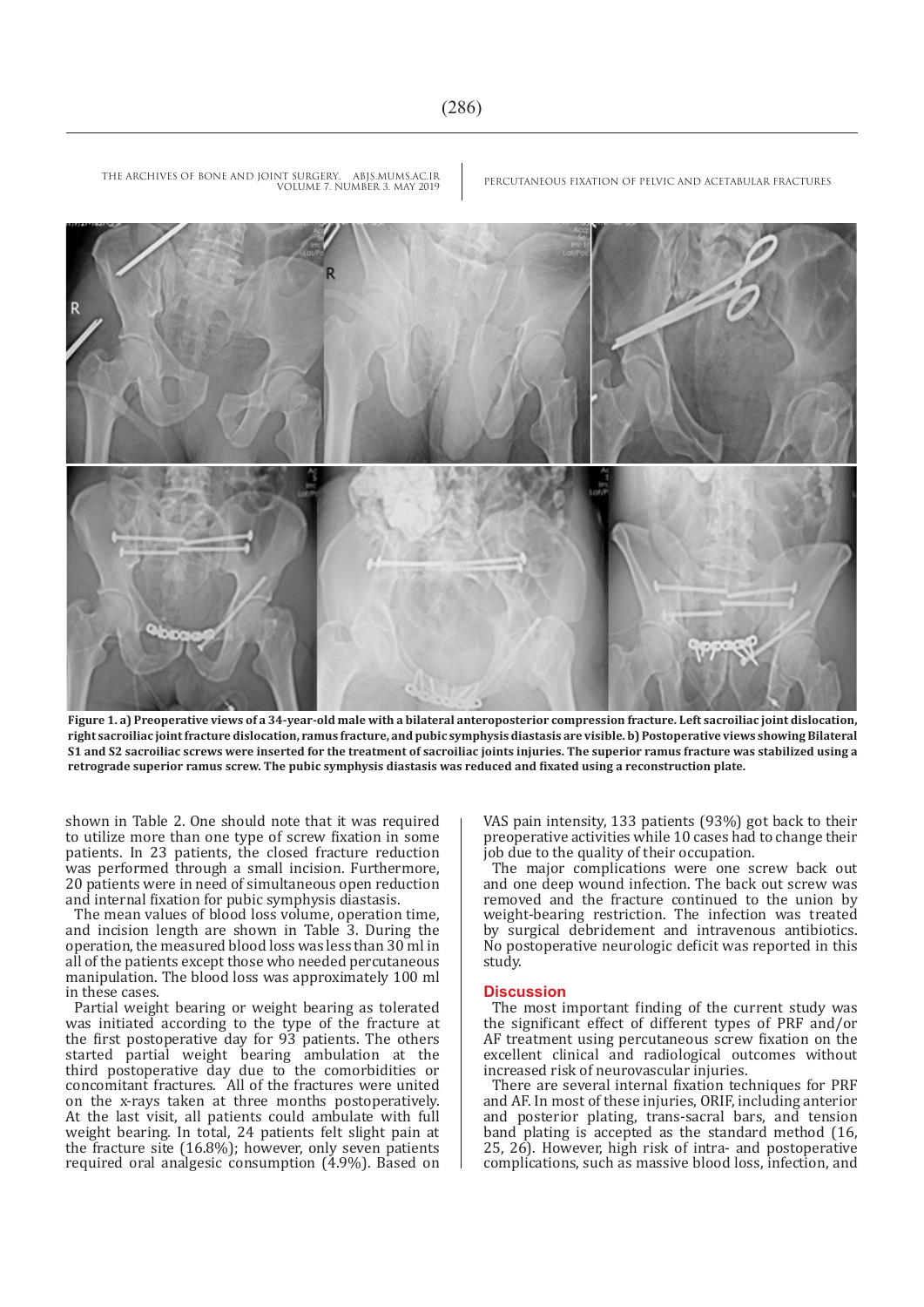

**Figure 2. A 45-year-old female with right sacral fracture (Dennis type II), right superior ramus fracture, and left transverse acetabular fracture. Two transsacral screws were inserted in addition to bilateral superior ramus screws. a) Preoperative x-rays and b) Postoperative x-rays.**

HO remains concerned (6-8).

These problems propelled surgeons to look for minimally invasive techniques leading to decreased soft tissue trauma and blood loss, as well as some other advantages. Percutaneous screw fixation of PRF was originally described by Routt et al. in 1993 (9).

Currently, percutaneous screw fixation of PRF and AF is increasingly used worldwide with promising outcomes (10-17). However, since this method has not got popularity among Iranian orthopedic surgeons, it was introduced to the patients as a versatile and practical technique without significant complications.

Given that this technique uses intramedullary screws, the rigidity of the fixation would be so high that the patient can bear weight on the day after the surgery (18). This is a major advantage of this method, compared to open methods and plate fixation, which usually need a prolonged duration of limited weight bearing. In a recent finite element analysis, Lee et al. showed that fixation of sacroiliac joint injuries using posterior iliosacral screw was more stable and associated with a lower risk of implant failure and pelvic breakage, compared to the sacral bar or locking compression plate (27).

In the current study, partial weight bearing was initiated at the first postoperative day in 65% of the patients and all of the patients could ambulate with partial weight bearing at the third postoperative day.

THE ARCHIVES OF BONE AND JOINT SURGERY. ABJS.MUMS.AC.IR PERCUTANEOUS FIXATION OF PELVIC AND ACETABULAR FRACTURES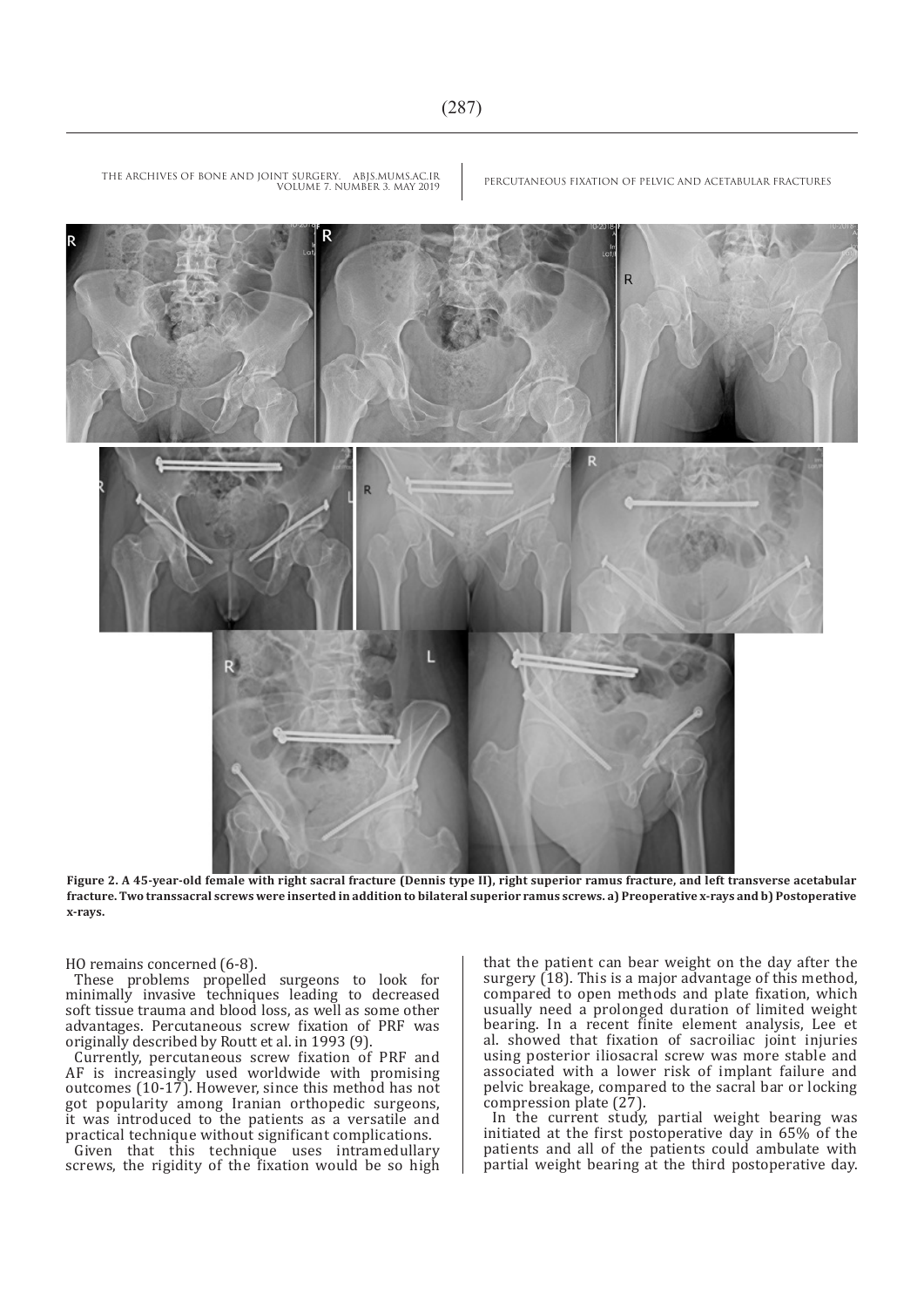| Table 1. Characteristics of the patients with *PRF and or *AF treated using percutaneous screw placement |                                |            |               |    |  |
|----------------------------------------------------------------------------------------------------------|--------------------------------|------------|---------------|----|--|
| No.                                                                                                      |                                |            | 143           |    |  |
| Gender                                                                                                   | Male                           |            | 95 (66.5%)    |    |  |
|                                                                                                          | Female                         |            | 48 (33.5%)    |    |  |
| Age $(y)$                                                                                                |                                |            | $29+7(16-65)$ |    |  |
| <b>Mechanism of injury</b>                                                                               | Car accident                   |            | 87 (60.8%)    |    |  |
|                                                                                                          | Falling from a height          |            | 56 (39.2%)    |    |  |
| <b>Mechanisms of fracture</b>                                                                            | LC                             |            | 41 (28.7%)    |    |  |
|                                                                                                          | LC+acetabular ant, column fx.  |            | 27 (18.9%)    |    |  |
|                                                                                                          | Combined LC and VS             |            | $8(5.6\%)$    |    |  |
|                                                                                                          | <b>APC</b>                     |            | 29 (20.3%)    |    |  |
|                                                                                                          | APC+acetabular ant. column fx. |            | 7             |    |  |
|                                                                                                          | Isolated AF                    |            | Transverse    | 28 |  |
|                                                                                                          |                                | 31 (21.7%) | Both columns  | 3  |  |
| Duration of hospital admission (d)                                                                       |                                |            | $4\pm2(1-10)$ |    |  |

PRF: Pelvic ring fracture; AF: Acetabular fracture; LC: Lateral compression; ant: Anterior; fx: fracture; VS: Vertical shear; APC: Anteroposterior compression

| Table 2. Different types of percutaneous screw placement in<br>patients with *PRF and or *AF |    |  |  |
|----------------------------------------------------------------------------------------------|----|--|--|
| Iliosacral or transsacral screw                                                              | 93 |  |  |
| <b>Iliopubic screw</b>                                                                       | 63 |  |  |
| LC <sub>2</sub> screw                                                                        | 20 |  |  |
| <b>Posterior column screw</b>                                                                | 8  |  |  |
| <b>Bilateral iliopubic screws</b>                                                            | 23 |  |  |
| <b>Bilateral iliosacral screws</b>                                                           | 10 |  |  |

\* PRF: Pelvic ring fracture

\* AF: Acetabular fracture

However, percutaneous screw fixation of PRF and/ or AF has its own problems. The screw placement is technically demanding due to the complicated anatomical features of the pelvis and acetabulum and narrow osseous corridors (12).

Furthermore, some complications, such as osteoarthritis, neurovascular injuries (radiculopathy, lateral femoral cutaneous nerve injury, sciatic nerve injury, and femoral nerve injury), misplacement of the screws, and screw loosening were reported when PRF and/or AF was fixated using percutaneous screw placement (5, 13, 14, 17, 23). For instance, the rates of iatrogenic nerve injury and hardware failure were reported 0-7.2% and 0-2.9%, respectively, using different methods, techniques, and modalities (5, 13, 17).

Schweritz et al. reported the results of percutaneous iliosacral screw insertion in 71 patients with unstable pelvic fractures. After 31 months of follow-up, 61

| Table 3. The mean of blood loss volume, operation time, and<br>length of the incision |                   |  |  |
|---------------------------------------------------------------------------------------|-------------------|--|--|
| Blood loss volume (cc)                                                                | $29\pm19(18-96)$  |  |  |
| <b>Operation time (min)</b>                                                           | $32\pm8(72-22)$   |  |  |
| Length of the incision (cm)                                                           | $3.2\pm2.4(1-10)$ |  |  |

patients (86%) could return to their preoperative activities and work. Furthermore, they reported excellent results in 66 patients regarding their last follow‐up. However, postoperative neurologic deficit and sacroiliac osteoarthritis occurred in 2  $(2.8\%)$  and 15 (21.1%) patients, respectively, regarding long-term follow-up (5).

In a study conducted by Tempelaere et al., the outcomes of percutaneous posterior fixation of pelvic ring fractures were evaluated in 11 patients after 4 years. The radiological and functional results were good to excellent without intraoperative complications (17).

In the current study, all of the fractures were united within the first postoperative three months. Furthermore, most of the patients could return to their pre-injury work (93%). Moreover, there was no thromboembolic event, HO, or neurovascular injury in the current study. The total rate of postoperative complications was 1.4%. Additionally, no screw breakage was observed in the current study, except for the occurrence of one screw failure. The obtained results are promising and demonstrate that minimally invasive percutaneous screw fixation is a safe procedure and efficient for patients with PRF and/or AF.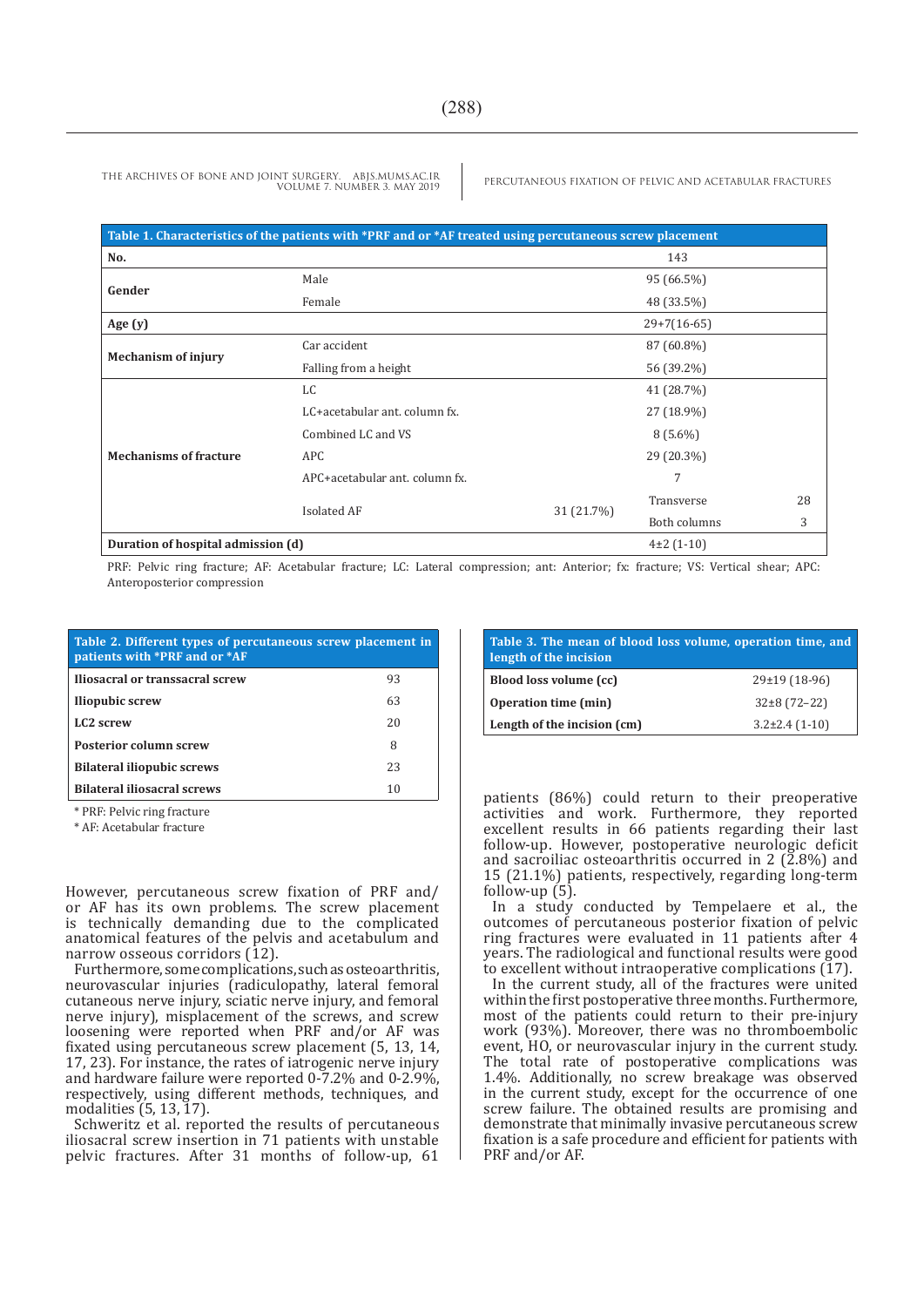The mean pain intensity was about 2.7 after 6 months in a study by Chui et al. (13) which was consistent with the findings of this study in which the mean VAS was 2.2 after one year. In the study conducted by Fang et al., 10.3% of the patients suffered from chronic pain after the operation (23). However, 16.8% of the patients reported a mild to moderate pain in the fracture site in the current study, and 4.9% of cases required analgesic consumption.

The volume of intraoperative blood loss was not considered and there was no need to blood transfusion in this study. The mean values of blood loss volume and operation time were 29 cc and 32 min, respectively, in the present study. Clearly, less blood loss is associated with the better general condition of the patients after the operation and eliminates the concerns regarding the complications and costs of the blood transfusion. In addition, the shorter the operation time, the more decreased the rate of infection.

According to a study by Chui et al., a considerably larger amount of blood loss (179 ml) and longer operation time (141 min) were reported, compared to those in the current study. It seems remarkable since they employed a 3D navigation system for the operations (13). The mean operation time was 63 min in the study by Eckardt et al. (14). Moreover, the mean operation time in the study performed by Tempelaere et al. was 45 min which was closer to the findings in the current study (17).

The inconsistencies in some measures in the abovementioned studies result from differences in age of the patients and patient selection, especially the type of fractures. Furthermore, the utilization of different techniques and modalities can affect the measures significantly. It should be noted that percutaneous screw placement is technically demanding and has a learning curve. With more expertise, the surgeon will be able to place the screws more precisely and quickly. In addition, as shown in the current study, there was no neurovascular

injury using advanced modalities due to the surgeon's skill and expertise.

Although this study paved the way on the utilization of percutaneous fixation on pelvic and acetabular fractures, it suffers from some limitations. The current study was a case series and the outcomes were not compared with those in ORIF. All of the patients with pelvic and acetabular fractures amenable to this method of fixation were included in the current study. Furthermore, the reduction of the fracture was evaluated using plain radiography rather than CT scanning. In addition, it seems that long-term follow-ups are necessary to find more reliable outcomes. As a result, it was not possible to investigate the presence of degenerative changes in the current study due to the short-term follow-up.

Closed reduction and percutaneous minimally invasive screw fixation is a reliable treatment method for the pelvic ring and acetabular fractures with minimal morbidity and complication rate. This intramedullary fixation is the most rigid fixation method in the pelvic ring that helps the patient bear early postoperative weight.

Mohammad Qoreishi MD Hamid R. Seyyed Hosseinzadeh MD Akhtar hospital, Shahid Beheshti University of Medical Sciences, Tehran, Iran

Farshad Safdari MSc

Medical Researcher, Bone Joint and Related Tissues Research Center, Shahid Beheshti University of Medical Sciences, Tehran, Iran

### **References**

- 1. Zhao JX, Zhang LC, Su XY, Zhao Z, Zhao YP, Sun GF, et al. Early experience with reduction of unstable pelvic fracture using a computer-aided reduction frame. Biomed Res Int. 2018; 2018(1):7297635.
- 2. Yoshihara H, Yoneoka D. Demographic epidemiology of unstable pelvic fracture in the United States from 2000 to 2009: trends and in-hospital mortality. J Trauma Acute Care Surg. 2014; 76(2):380-5.
- 3. Grubor P, Krupic F, Biscevic M, Grubor M. Controversies in treatment of acetabular fracture. Med Arch. 2015; 69(1):16-20.
- 4. Vallier HA, Cureton BA, Ekstein C, Oldenburg FP, Wilber JH. Early definitive stabilization of unstable pelvis and acetabulum fractures reduces morbidity. J Trauma. 2010; 69(3):677-84.
- 5. Schweitzer D, Zylberberg A, Cordova M, Gonzalea J. Closed reduction and iliosacral percutaneous fixation

of unstable pelvic ring fractures. Injury. 2008; 39(8):869-74.

- 6. Boudissa M, Francony F, Kerschbaumera G, Ruattia S, Milairea M, Merloza P, et al. Epidemiology and treatment of acetabular fractures in a level-1 trauma centre: retrospective study of 414 patients over 10 years. Orthop Traumatol Surg Res. 2017; 103(3):335-9.
- 7. Elzohairy MM, Salama AM. Open reduction internal fixation versus percutaneous iliosacral screw fixation for unstable posterior pelvic ring disruptions. Orthop Traumatol Surg Res. 2017; 103(2):223-7.
- 8. Neal B, Gray H, MacMahon S, MacMahon S, Dunn L. Incidence of heterotopic bone formation after major hip surgery. ANZ J Surg. 2002; 72(11):808-21.
- 9. Routt MC, Meier MC, Kregor PJ, Mayo KA. Percutaneous iliosacral screws with the patient supine technique. Oper Tech Orthop. 1993; 3(1):35-45.